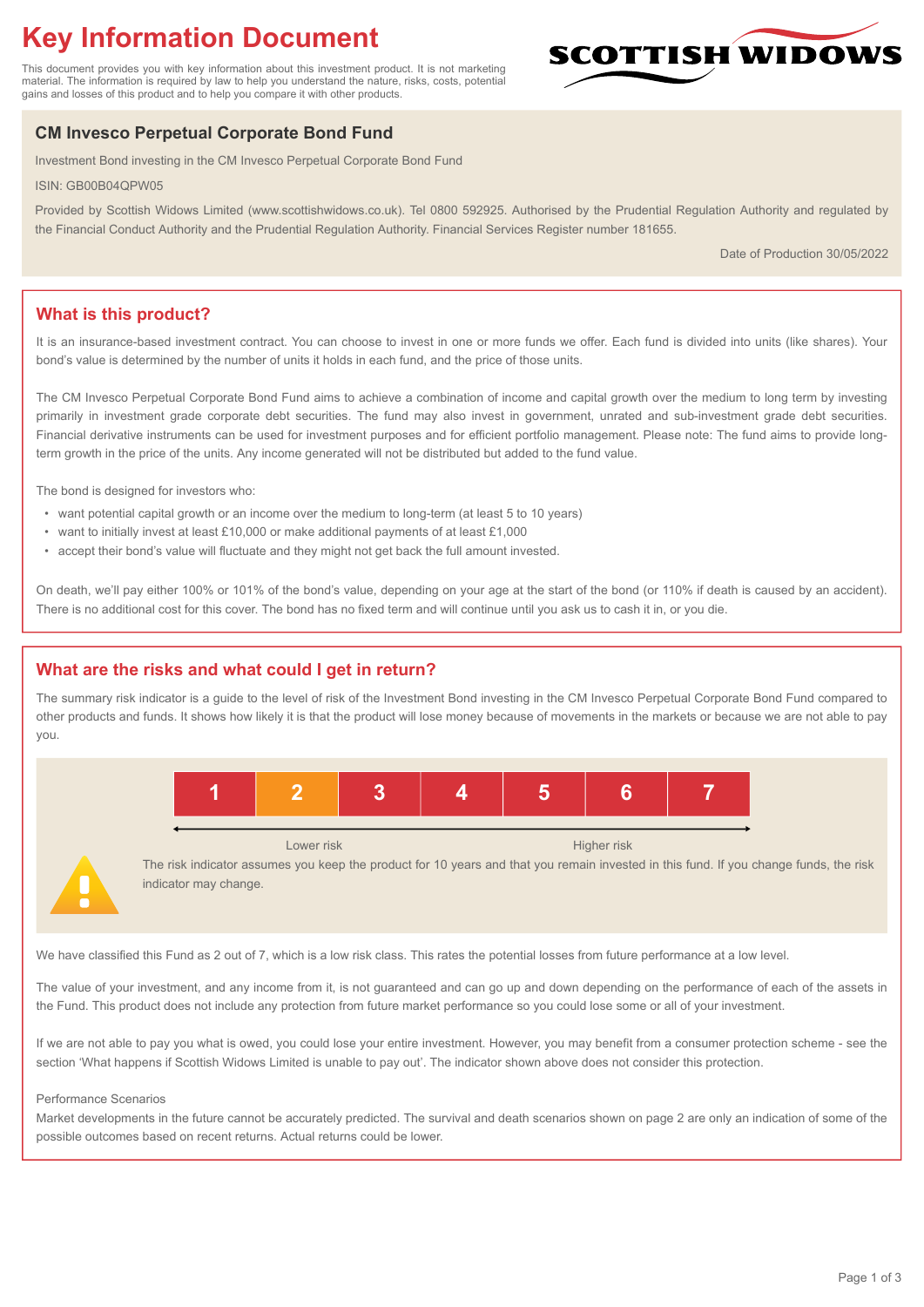

#### **What are the risks and what could I get in return? (continued)**

This table shows the money you could get back over the next 10 years, under different scenarios, assuming that you invest £10,000. The figures below assume no withdrawals are taken and do not allow for any Large Fund Bonus which may apply. The scenarios shown illustrate how your investment could perform. You can compare them with the scenarios of other products. The scenarios presented are an estimate of future performance based on evidence from the past on how the value of this investment varies, and are not an exact indicator. What you get will vary depending on how the market performs and how long you keep the investment. The stress scenario shows what you might get back in extreme market circumstances, and it does not take into account the situation where we are not able to pay you. The death scenario assumes investments perform in line with the moderate scenario.

The figures shown include all the costs of the product itself, but may not include all the costs that you pay to your adviser. The figures do not take into account your personal tax situation, which may also affect how much you get back. Before deciding to invest, you should read the Additional Information Document for more information on the risks and what you might get back. See page 2 for information on how the performance scenarios are calculated.

| <b>Investment £10,000</b> |                                                    |          |           |                                             |  |  |
|---------------------------|----------------------------------------------------|----------|-----------|---------------------------------------------|--|--|
|                           | 1 year                                             |          | 5 years   | 10 years<br>(Recommended<br>holding period) |  |  |
| <b>Survival Scenarios</b> |                                                    |          |           |                                             |  |  |
| <b>Stress scenario</b>    | £7,738<br>What you might get back after costs      |          | £8,323    | £7,709                                      |  |  |
|                           | $-22.62%$<br>Average return each year              |          | $-3.60%$  | $-2.57%$                                    |  |  |
| Unfavourable scenario     | What you might get back after costs                | £9,606   | £9,239    | £9,002                                      |  |  |
|                           | Average return each year                           | $-3.94%$ | $-1.57\%$ | $-1.05%$                                    |  |  |
| Moderate scenario         | What you might get back after costs                | £9,970   | £10,033   | £10,113                                     |  |  |
|                           | Average return each year                           | $-0.30%$ | 0.07%     | $0.11\%$                                    |  |  |
| Favourable scenario       | What you might get back after costs                | £10,334  | £10,881   | £11,346                                     |  |  |
|                           | Average return each year                           | 3.34%    |           | 1.27%                                       |  |  |
| <b>Death scenarios</b>    |                                                    |          |           |                                             |  |  |
| Insured event             | What your beneficiaries might get back after costs | £10,069  | £10,133   | £10,214                                     |  |  |

#### **What happens if Scottish Widows is unable to pay out?**

Your Plan is fully covered by the Financial Services Compensation Scheme. More information about compensation arrangements is available from the Financial Services Compensation Scheme, who can be contacted on 0800 678 1100 or 0207 741 4100 or via their website at www.fscs.org.uk

#### **What are the costs?**

The Reduction in Yield (RIY) shows what impact the total costs you pay will have on the investment return you might get. The total costs take into account one-off, ongoing and incidental costs. The amounts shown here are the cumulative costs of the product itself, for three different holding periods. The monetary figures shown assume you invest £10,000 and investments perform in line with the moderate scenario. The figures are estimates and may change in the future. The person selling you or advising you about this product may charge you other costs. If so, this person will provide you with information about these costs, and show you the impact that all costs will have on your investment over time.

| Investment £10,000              |                             |                              |                            |  |  |  |
|---------------------------------|-----------------------------|------------------------------|----------------------------|--|--|--|
| <b>Scenarios</b>                | If you cash in after 1 year | If you cash in after 5 years | If you cash in at 10 years |  |  |  |
| Total costs                     | £226                        | £904                         | £1,691                     |  |  |  |
| Impact on return (RIY) per year | $2.27\%$                    | 1.87%                        | 1.82%                      |  |  |  |